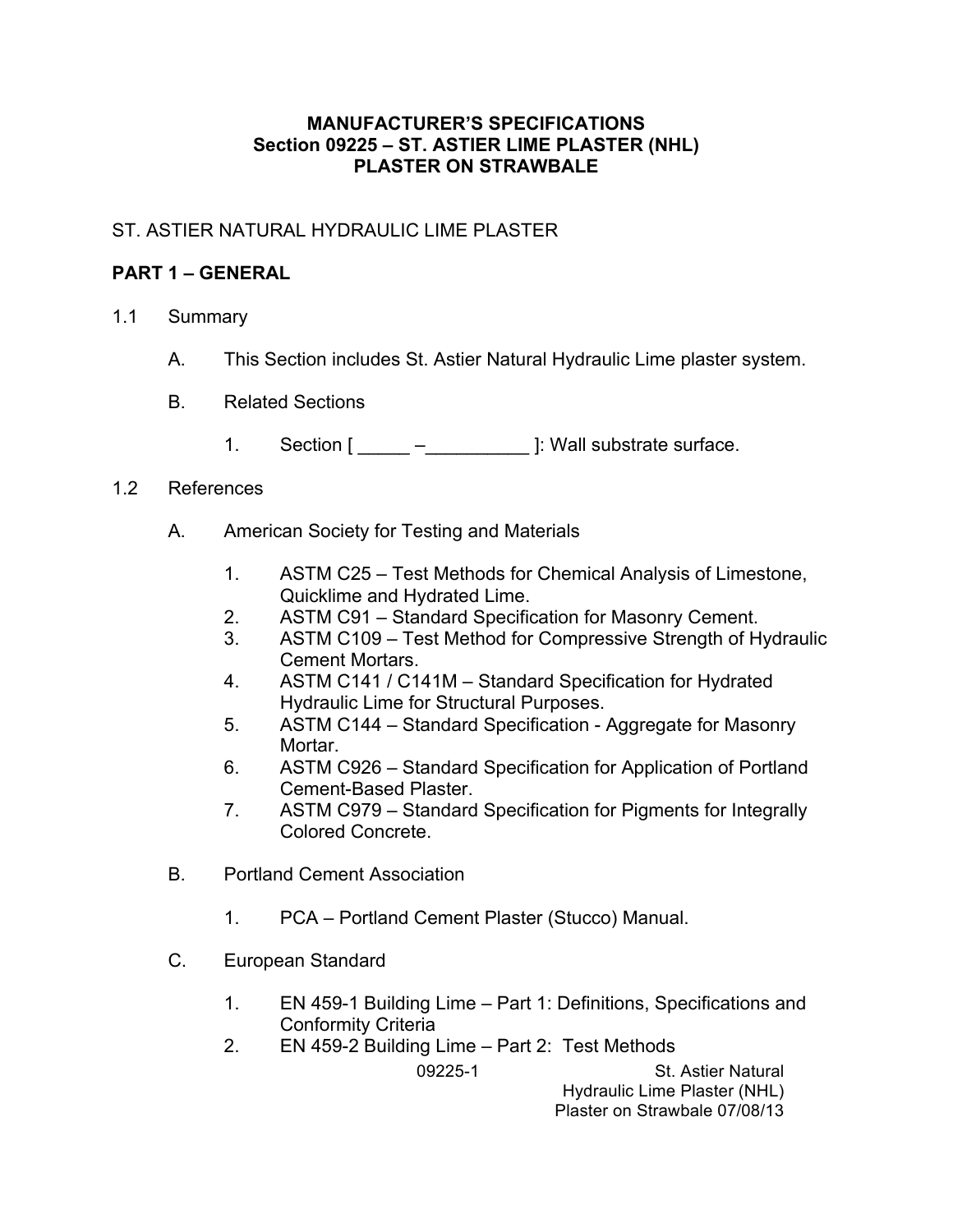- 3. EN 459-3 Building Lime Part 3: Conformity Evaluation
- 1.3 Performance Requirements
	- A. Structure to be designed in such a way as to minimize the transfer of stress from building to plaster skin.
- 1.4 Submittals
	- A. Section 01330 Submittal Procedures: Submittal Procedures.
	- B. Product Data: Submit data on plaster materials, characteristics and limitations of products specified with reference to successful installations in North America for a minimum of ten (10) years.
	- C. Samples: Submit two samples, 12 inch by 12 inch in size, illustrating finish color and texture.
- 1.5 Quality Assurance
	- A. Perform Work in accordance with Manufacturer's Instructions.
- 1.6 Qualifications
	- A. Manufacturer: All St. Astier NHL shall be obtained from: TransMineral USA, Inc. 201 Purrington Road Petaluma, CA 94952 707-769-0661 707-769-0352 Fax transmin@sonic.net www.limes.us

or its authorized distributors.

- B. Installer: Company specializing in performing plaster/stucco work with a minimum of three (5) years experience with similar products.
- 1.7 Mock-up
	- A. Section 01400 Quality Requirements: Requirements for mock-up.
	- 09225-2 St. Astier Natural B. Construct mock-up, feet long by inch wide, including exterior and interior wall and ceiling system illustrating surface finish and color.

Hydraulic Lime Plaster (NHL) Plaster on Strawbale 07/08/13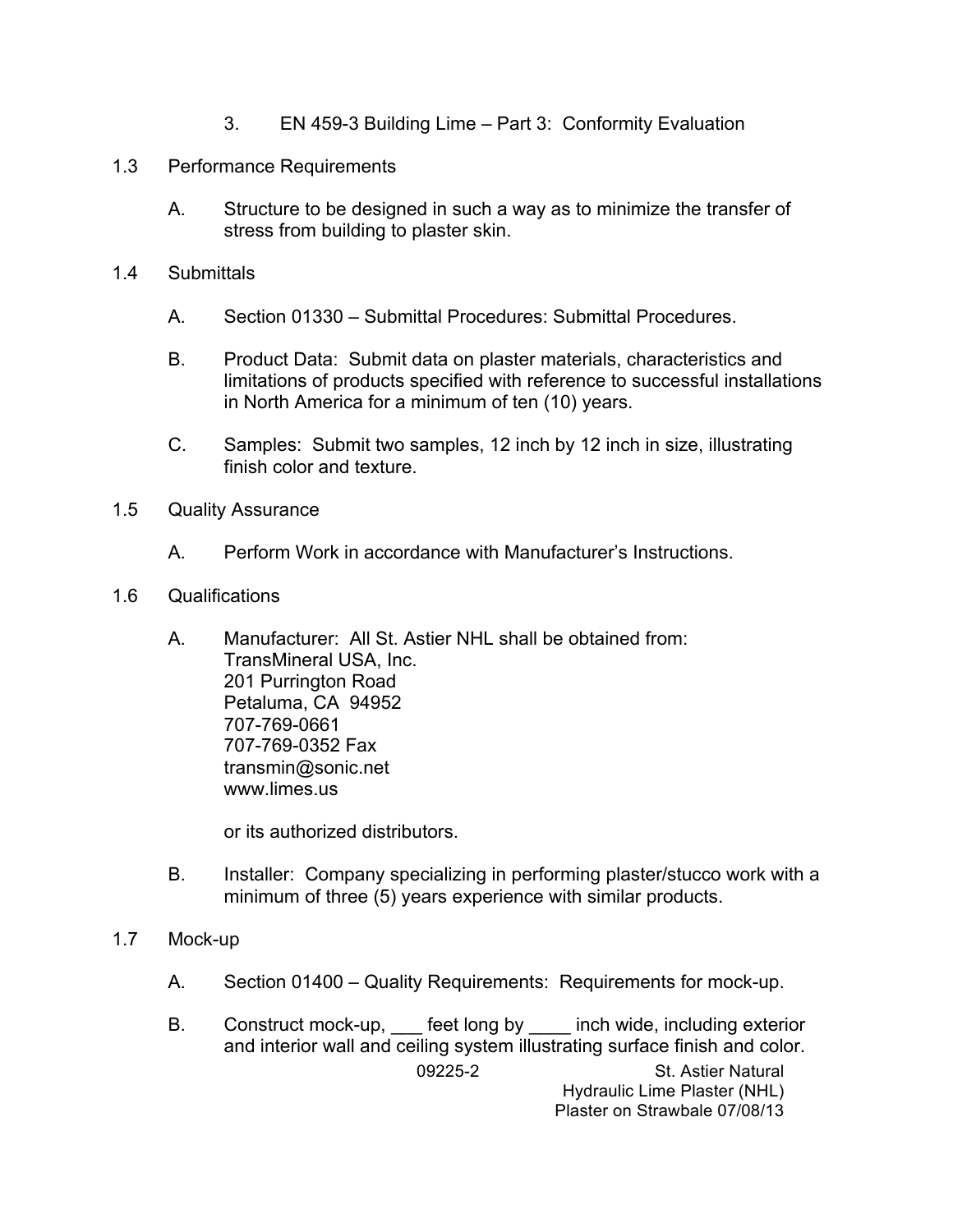- C. Locate where directed by Architect.
- D. [Incorporate accepted mock-up as part of Work.]
- 1.8 Pre-Installation Meetings
	- A. Section 1300 Administrative Requirements: Pre-Installation Meeting.
	- B. Convene minimum one week prior to commencing work of this SECTION.
- 1.9 Environmental Requirements
	- A. Provide environmental conditions at areas where Work of this SECTION is being performed to allow limeplaster to properly cure.
	- B. Take precautionary measures necessary to assure that excessive temperature changes do not occur.
	- C. Do not apply limeplaster unless minimum ambient temperature of 45 degrees F and a maximum of 85 degrees F has been and continues to be maintained for a minimum of 48 hours prior to application and until plaster is cured.
	- D. Hot Weather Requirements: Protect limeplaster from uneven and excessive evaporation during dry, hot weather. Provide tarping over the outside of all scaffolding.

## **PART 2 – PRODUCTS**

- 2.1 Lime Plaster (NHL)
	- A. Manufacturer
		- 1. CESA Imported and distributed by TransMineral USA, Inc.
		- 2. Substitutions not permitted.
- 2.2 Components
	- A. Performance requirements. Pozzolanic or other additions (including additions such as titanium dioxide or limestone filler) not permitted. Manufacturer to disclose all components as per REACH (Registration,

09225-3 St. Astier Natural Hydraulic Lime Plaster (NHL) Plaster on Strawbale 07/08/13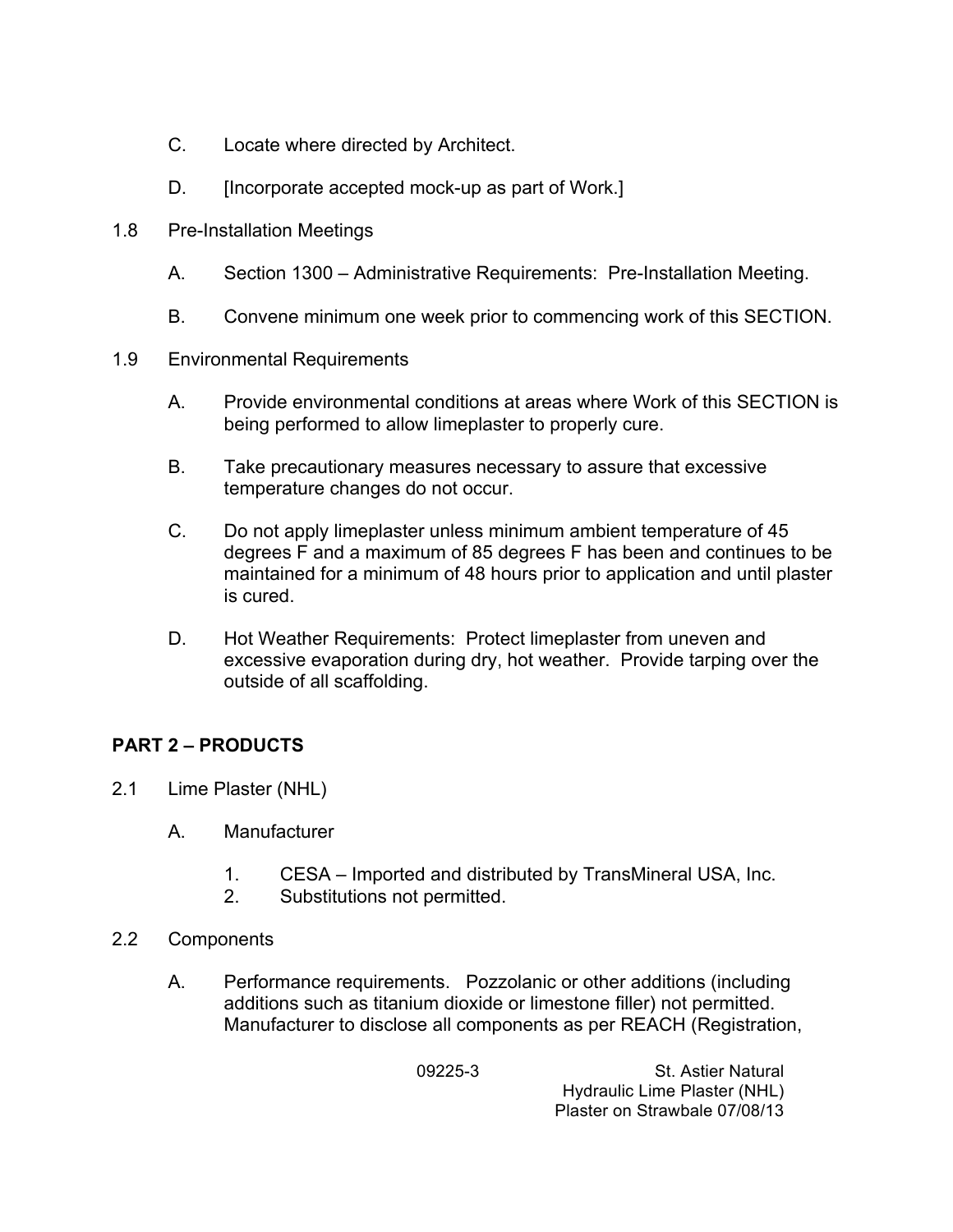Evaluation, Authorization and Restriction of Chemicals) and HPD (Health Product Declaration).

- [1. NHL 2: Product must fulfill all requirements of EN-459 and ASTM C-141 and have:
	- a. Available lime: 50 to 60%.
	- b. Damaging components: chemical and mineralogical analysis.
		- $-$  SO3 < 0.50%.
		- Compatibility with backgrounds containing sulfate or gypsum.
		- Alkalis content to be compatible with old masonry. Total alkalis  $< 0.5\%$
	- c. Expansion: < 1mm (C-141 autoclave expansion test method 11.5).
	- d. Whiteness index: Y  $76 \pm 1$
	- e. Compressive strength (per EN-459): 4.5 MPa ± 0.5.
	- f. Compressive strength at full carbonation. Provide testing data (2 years) for required mixing ratios.
	- g. The product shall be reworkable at 24 hours as tested in accordance with C-141 11.7.]
- [2. NHL 3.5: Product must fulfill all requirements of EN-459 and ASTM C-141 and have:
	- a. Available lime: 20 to 25%.
	- b. Damaging components: chemical and mineralogical analysis.
		- $-$  SO3 < 0.50%.
		- Compatibility with backgrounds containing sulfate or gypsum.
		- Alkalis content to be compatible with old masonry. Total alkalis  $< 0.5\%$
	- c. Expansion: < 1mm (C-141 autoclave expansion test method 11.5).
	- d. whiteness index:  $Y$  72  $\pm$  1
	- e. Compressive strength (per EN-459): 7 Mpa ± 0.75
	- f. Compressive strength at full carbonation. Provide testing data (2 years) for required mixing ratios.
	- g. The product shall be reworkable at 24 hours as tested in accordance with C-141 11.7.]
- [3. NHL 5: Product must fulfill all requirements of EN-459 and ASTM C-141 and have:
	- a. Available lime: 15 to 20%.
	- b. Damaging components: chemical and mineralogical analysis.

09225-4 St. Astier Natural Hydraulic Lime Plaster (NHL) Plaster on Strawbale 07/08/13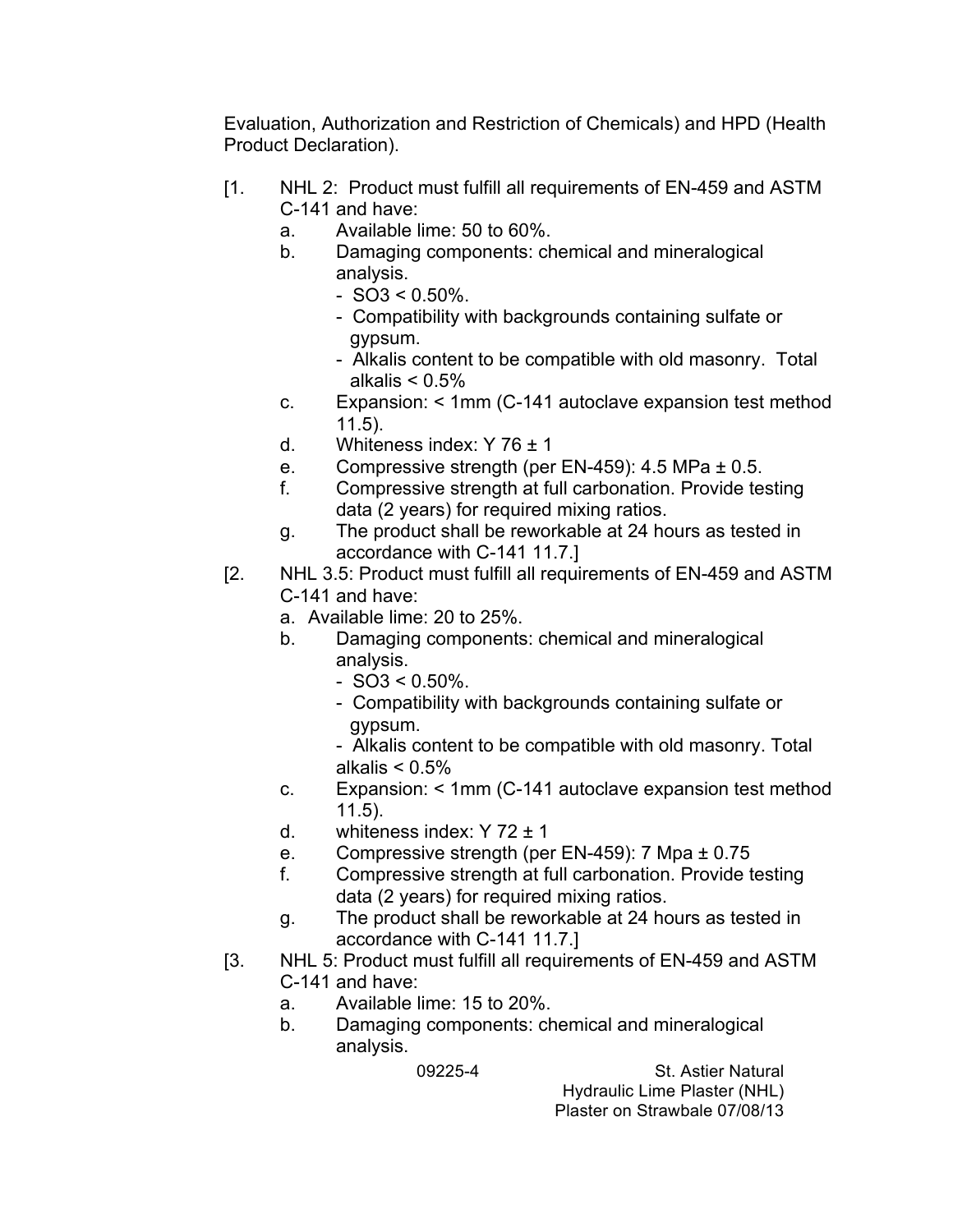- $-SO3 < 0.50\%$
- Compatibility with backgrounds containing sulfate or gypsum.
- Alkalis content to be compatible with old masonry. Total alkalis  $< 0.5\%$
- b. Expansion: < 1mm (C-141 autoclave expansion test method 11.5).
- c. Whiteness index:  $Y 67 \pm 1$
- d. Compressive strength (per EN-459): 8.5 Mpa ± 0.75
- e. Compressive strength at full carbonation. Provide testing data (2 years) for required mixing ratios.
- g. The product shall be reworkable at 24 hours as tested in accordance with C-141 11.7.]
- B. Plaster Base Materials
	- 1. Binder: St. Astier Natural Hydraulic Lime [NHL 3.5] [NHL 5]
	- 2. Aggregate: Natural or Manufactured Sharp Sand with at least 4 grades forming a substantial part of the sand and no more than 3% of particles smaller than grade #200 (0.075mm).
	- 3. [Pre-Mix : EcoMortar G-S.]
	- 4. [Fibers:  $\frac{1}{2}$  inch nominal length glass fibers meeting requirements of ASTM C1116.] [Fibers: animal hair]
- C. Plaster Finish Materials
	- 1. Binder: St. Astier Natural Hydraulic Lime [NHL 3.5] [NHL 2].
	- 2. [Pre-Mix : EcoMortar F.]
	- 3. Color Pigment: ASTM C979 mineral oxide type, [ \_\_\_ ]color.
	- 4. Water: Clean, fresh, potable and free of mineral or organic matter capable of affecting plaster.
- D. Finish Aggregate.
	- 5. Aggregate: Natural or Manufactured Sharp Sand with at least 4 grades forming a substantial part of the sand and no more than 3% of particles smaller than grade #200 (0.075mm).

09225-5 St. Astier Natural Hydraulic Lime Plaster (NHL) Plaster on Strawbale 07/08/13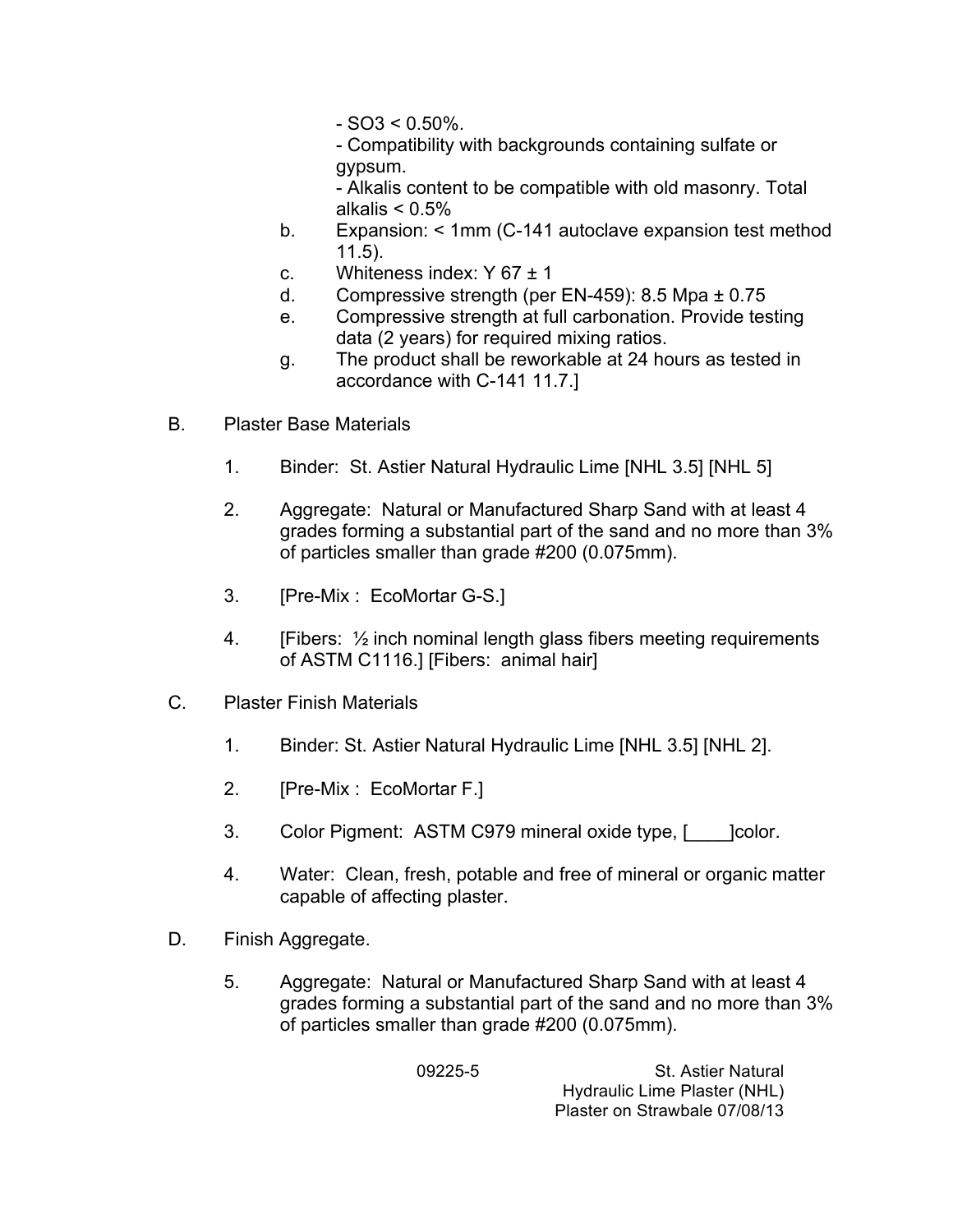- 2.3 Mixes
	- A. Scratch Coat: 1 part [NHL 5] [NHL 3.5] and [1.5] [2] [3] parts of sand, proportioned by volume.
		- [1. Fiber Reinforcement: add [fiber] [hair] to scratch coat]
	- B. Brown Coats: [1 part [NHL 5] [NHL 3.5] and [2] [2.5] [3] parts of sand, proportioned by volume.] [Ready-Mix: EcoMortar G-S]
	- C. Finish Coat: [1 part [NHL 2] [NHL 3.5] and [2.5] [3] parts of sand, proportioned by volume.] [Ready-Mix: Ecomortar F]
	- D. Mix only as much plaster as can be used prior to initial set.
	- E. [Add color pigments to finish coat.]
	- F. Mix materials dry, to uniform color and consistency, before adding water.
	- G. Protect mixtures from freezing, frost, contamination, and excessive evaporation.

## **PART 3 – EXECUTION**

- 3.1 Examination
	- A. Section 01300 Administrative Requirements: Coordination and project conditions.
	- B. Strawbale : Surface to be sound enough to receive plaster coat.
	- C. Mechanical and Electrical: Verify surfaces within walls have been tested and approved.
- 3.2 Preparation
	- A. Mist surfaces to reduce excessive suction.
	- B. Prior to the scratch coat being applied, any excessive depression or hollow requiring dubbing out should be carried out using 1 to 1.5 minimum (NHL 3.5 to sand) mixed with straw.
- 3.3 Installation

09225-6 St. Astier Natural Hydraulic Lime Plaster (NHL) Plaster on Strawbale 07/08/13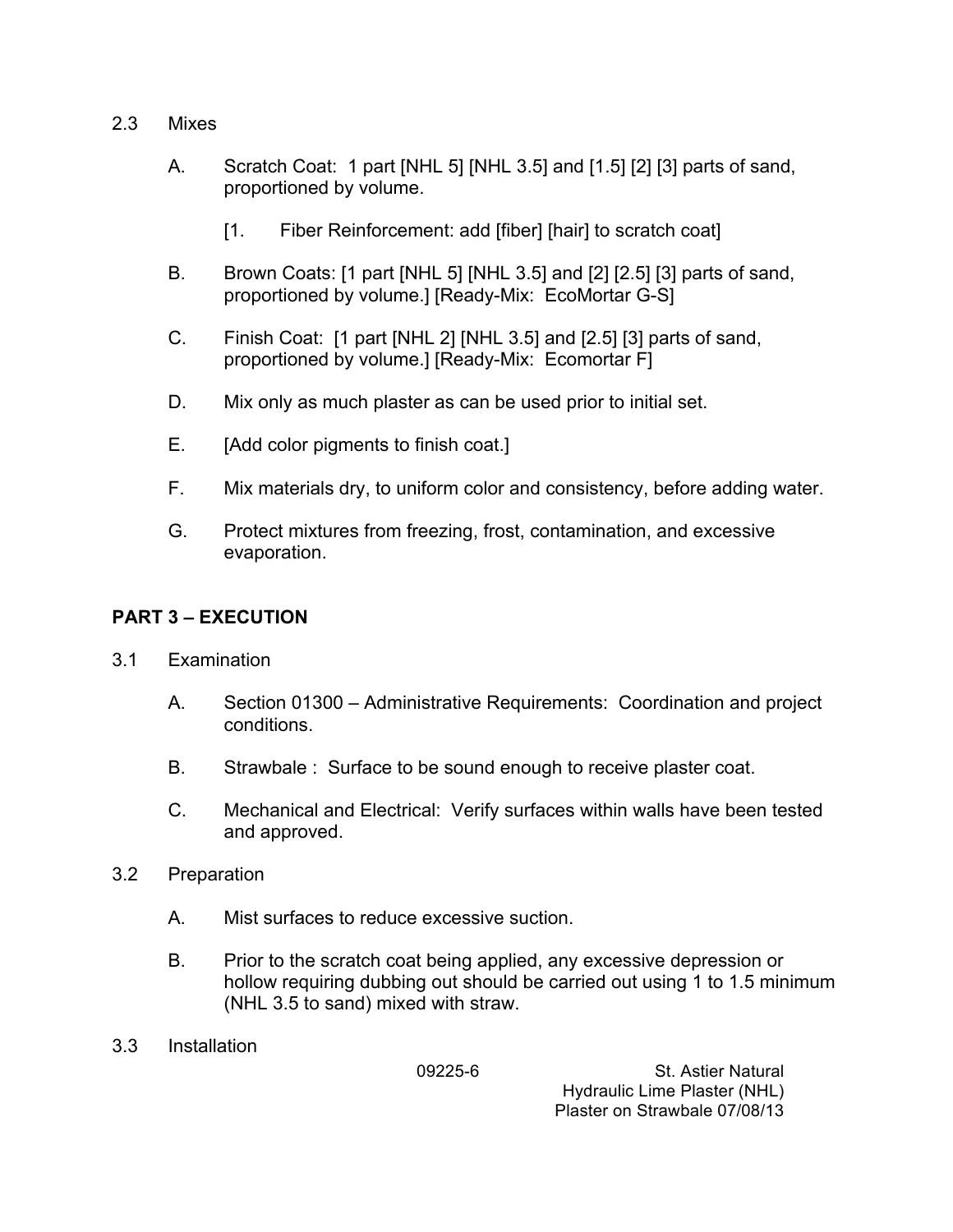- A. [Installation of Accessories:]
	- 1. [Install accessories in accordance with ASTM C1063.]
	- 2. **IPlace corner bead at external wall corners.**
	- 3. [Place casing beads at terminations of plaster finish. Butt and align ends. Secure rigidly in place. ]
	- 4. **Install door and glazed frames plumb and level in opening. Secure** rigidly in place.]
- B. [Control and Expansion Joints:]
	- 1. [Install interior control and expansion joints.]
	- 2. [Install exterior contraction joints after initial set, scribed as indicated on Drawings by cutting through 2/3 of lime plaster depth, neatly, in straight lines.]
	- 3. [For horizontal exterior surfaces, install control and expansion joints as indicated on Drawings.]
	- 4. [For vertical exterior surfaces, install control and expansion joints as indicated on Drawings.]
- C. Plastering
	- 1. Apply plaster in accordance with manufacturer's instructions.
	- 2. Apply scratch coat to a nominal thickness of 3/4 inch in two passes, and brown coat to nominal thickness of [1/2] [3/4 in two passes] inch over strawbale surfaces.
	- 3. Apply finish coat to a nominal thickness of [1/8] [3/16] [1/4] inch.
	- 4. After curing, dampen previous coat prior to applying finish coat. ALLOW 7 to 10 DAYS BETWEEN COATS.
	- 5. Apply finish coat [to indicated color and texture.] [to [light dash] [medium dash] [heavy dash] [fine sand float] [ medium sand float] [heavy sand float] [combed] [glacier] [aggregate surfaced] [ I texture with selected color..
	- 6. Avoid excessive working of the surface. Delay troweling as long as possible to avoid drawing excess fines to surface.
- 3.4 Erection Tolerances
	- A. Section 01400 Quality Requirements: Tolerances.
- 3.5 Adjusting

09225-7 St. Astier Natural Hydraulic Lime Plaster (NHL) Plaster on Strawbale 07/08/13